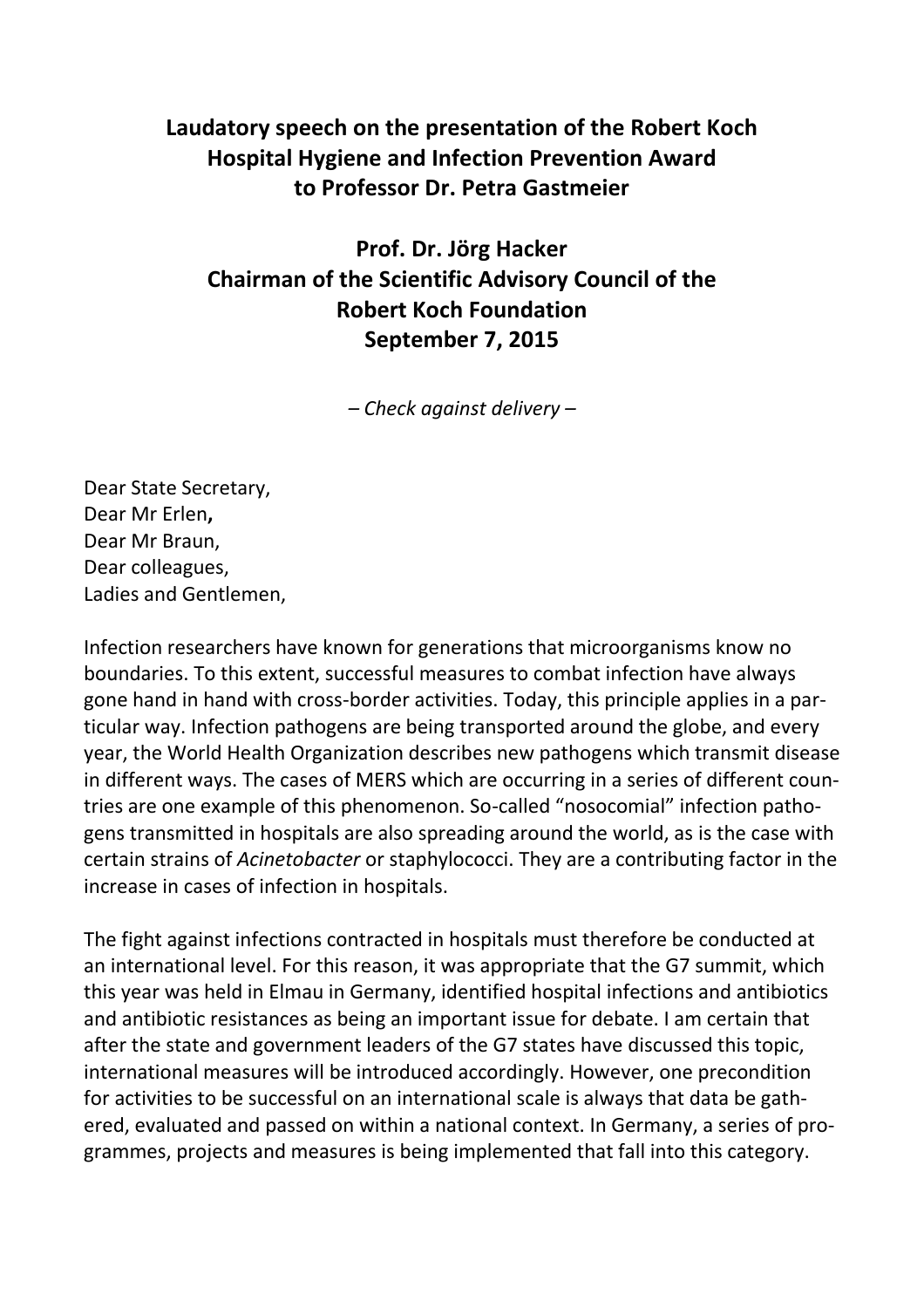The antibiotics resistance strategy of the German federal government is just one of these coordinated measures, for example.

Infection pathogens contracted in hospitals, many of which are resistant against a series of antibiotics, or almost all antibiotics, must therefore be combated intensively. It is not easy to produce figures relating to this problem, but it is assumed that in Germany, 500,000 patients contract nosocomial infections in hospitals every year, of which between 10,000 and 30,000 are fatal. Something must therefore be done to move forward in this area and to reduce the number of infections. Every so often, outstanding researchers emerge who take the work forward on certain problem areas, in this case hospital infections. One of these individuals is Professor Petra Gastmeier from the Charité hospital in Berlin.

Professor Gastmeier is this year's recipient of the Robert Koch Foundation Hospital Hygiene and Infection Prevention Award. The award amount is 50,000 euros. What is the important contribution that Professor Gastmeier has made? She set up the "Hospital Infection Surveillance System (Krankenhaus-Infektions-Surveillance-System, or KISS)" and in so doing created an important tool with which to combat hospital infections at a national level and beyond. Together with the members of her team, Dr. C. Geffers, Dr. F. Schwab and Dr. M. Behnke, she established KISS on the basis of the German National Reference Centre for the Surveillance of Nosocomial Infections, which under her leadership became a highly influential institution. It is a model project, also internationally, which records and evaluates data on the occurrence of hospital infections.

In turn, this monitoring has consequences for the organisation and combating of hospital infections. In consequence, nosocomial infections are being prevented and the dissemination of antibiotic-resistant pathogens is being reduced, in particular in the area of intensive care for patients. In the interim, elements of this infection prevention have also been adopted into the German legislation, such as the Infection Protection Act.

Here, the campaign for hand hygiene compliance has emerged as being particularly influential. Many of us will surely have noticed the "Campaign for clean hands" initiative in hospitals. This campaign has led to a noticeable reduction in infections and to an improvement in infection prevention. Overall, the KISS prevention measures have been introduced by 1,500 institutions, including 800 hospitals.

Thanks to its modular structure, the KISS system is flexible, and the option is available of adding new fields. With this in mind, the KISS team is planning two new projects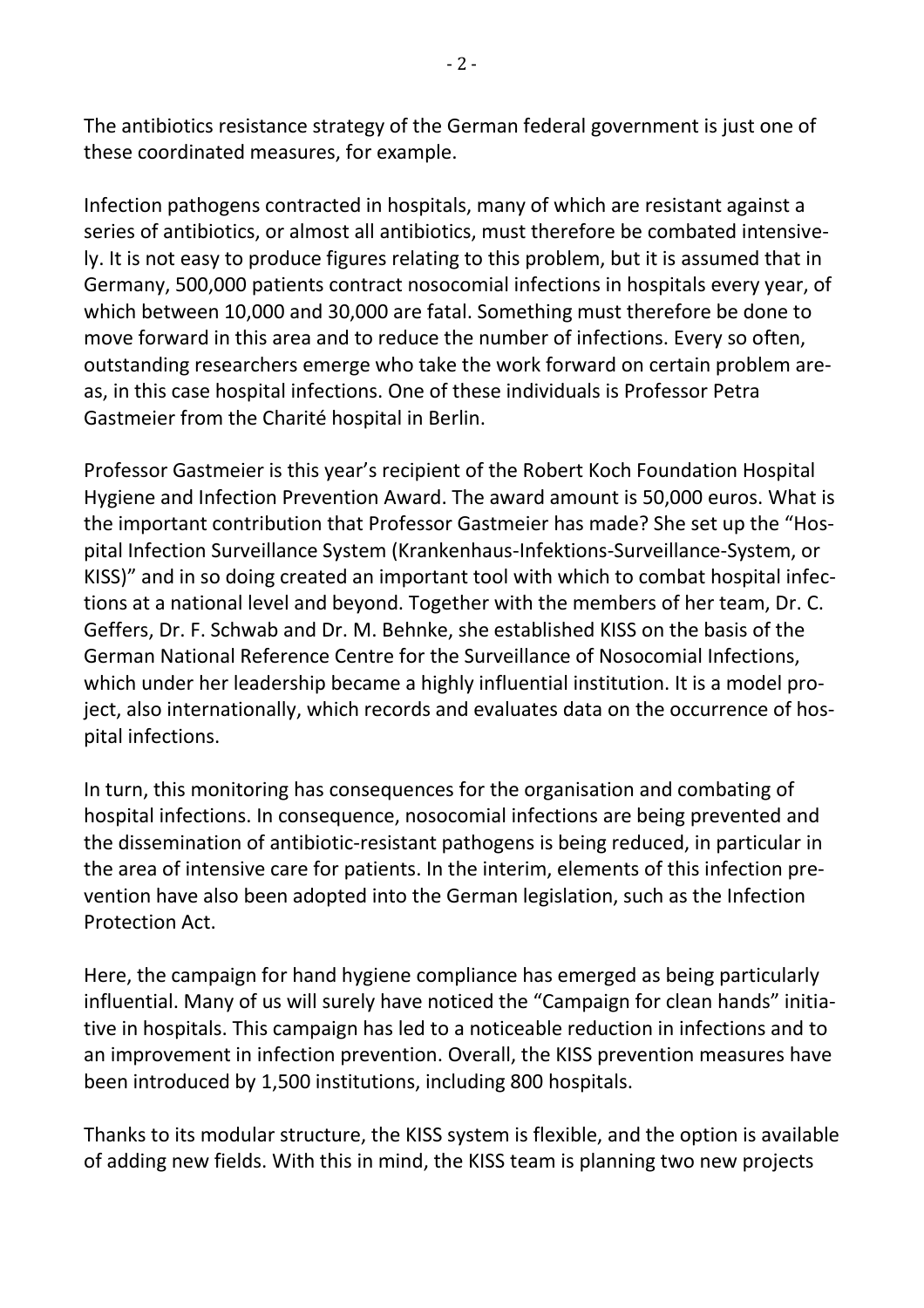which we also wish to support through the Hospital Hygiene Award. The "ONKO-KISS" module will focus in particular on cancer patients and the prevention of infections among this patient group. The "survey tool" is designed to improve structures and process quality.

I should also mention the international connections being fostered by Professor Gastmeier and her team. On the one hand, she is cooperating with the European Center for Disease Control and Prevention in Stockholm, where she is also feeding her data into European databases. It should also be noted that in the interim, alongside the US National Healthcare Safety Network (NHSN) programme, the KISS system is the largest surveillance programme for nosocomial infections worldwide. Indeed, there is also collaboration between KISS and this US network.

The work being conducted by KISS has been reported in 120 publications to date, many of which are also internationally renowned journals.

Professor Gastmeier was born in Potsdam. She studied medicine at the Martin Luther University in Halle (Saale) and at the Charité in Berlin. In 1985, she completed her doctoral thesis in Berlin with a paper on salmonella and wastewater treatment strategies. In 1988 she became a consultant physician for hygiene and environmental medicine, and habilitated in 1999 at the Free University in Berlin, with her work already focusing on nosocomial infections. In 2000, she accepted a C3 professorship at the Hanover Medical School, and in 2007 became a W3 professor for hygiene at the Institute of Hygiene and Environmental Medicine at the Charité, where she still works today.

Professor Gastmeier has initiated and implemented a series of projects. Alongside the "Campaign for clean hands" and KISS project mentioned above, mention should also be made here of numerous EU projects which again reflect the international scope of Professor Gastmeier's work. Professor Gastmeier is also fulfilling an important role as leader of a sub-project in the "InfectControl 2020" project.

It goes without saying that Professor Gastmeier has already received numerous awards, such as the Humboldt University Robert Koch Dissertation Award in 1986, the main German Society for Hygiene and Microbiology award in 2003 and the Rudolf Schülke Foundation Hygiene Award in 2007. Professor Gastmeier is a member of a number of different committees such as the Commission for Hospital Hygiene and Infection Prevention at the Robert Koch Foundation, and is active at an international level within the framework of the European Congress of Clinical Microbiology and Infectious Diseases (ECCMID) and the WHO.